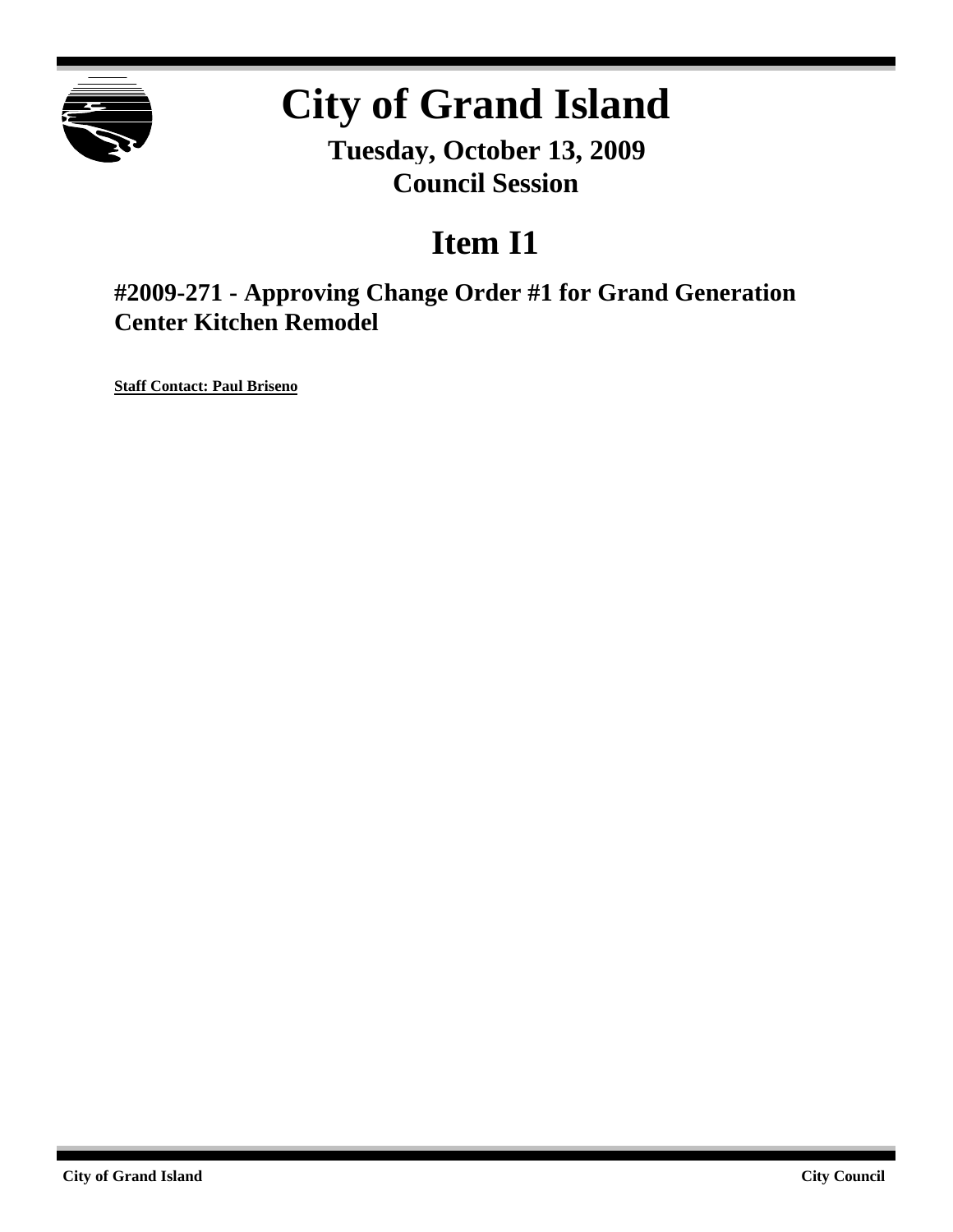# **Council Agenda Memo**

| From:           | Paul M. Briseno, Assistant to the City Administrator                     |
|-----------------|--------------------------------------------------------------------------|
| <b>Meeting:</b> | October 8, 2009                                                          |
| Subject:        | Grand Generation Center Kitchen Addition &<br>Renovation Change Order #1 |
| Item $\#$ 's:   | $I-1$                                                                    |
| $Presenter(s):$ | Paul M. Briseno, Assistant to the City Administrator                     |

### **Background**

On July 22, 2008 City Council gave the Grand Generation Center Kitchen Remodel and Expansion Project budget authority. This project will benefit the meals on wheels and inhouse lunch program. The expansion will allow for walk in cooler and freezer, storage, preparation area, safer loading and increased efficiency of the food processing area. City staff estimated \$140,000 for the construction/remodel and kitchen equipment. The estimate was obtained from architect and engineering documents.

On July 14, 2009 City Council approved a \$195,100 bid award to Chief Construction Company. It was noted the City of Grand Island will provide \$140,000 and the Grand Generation Center will fund the remainder of the project cost. The Grand Generation Center gave the City \$40,000 toward this project July 31, 2009.

City staff is overseeing and administering the project management with guidance from the Grand Generation Center Board.

### **Discussion**

The Grand Generation Center kitchen remodel and renovation project has the following alterations associated with Change Order No. 1.

• The Grand Generation Center has requested the relocation of handicap accessible doors located on the Northwest set of entry doors to the Northeast set of entry doors to better accommodate clients and avoid construction. This is an additional cost of \$1,297.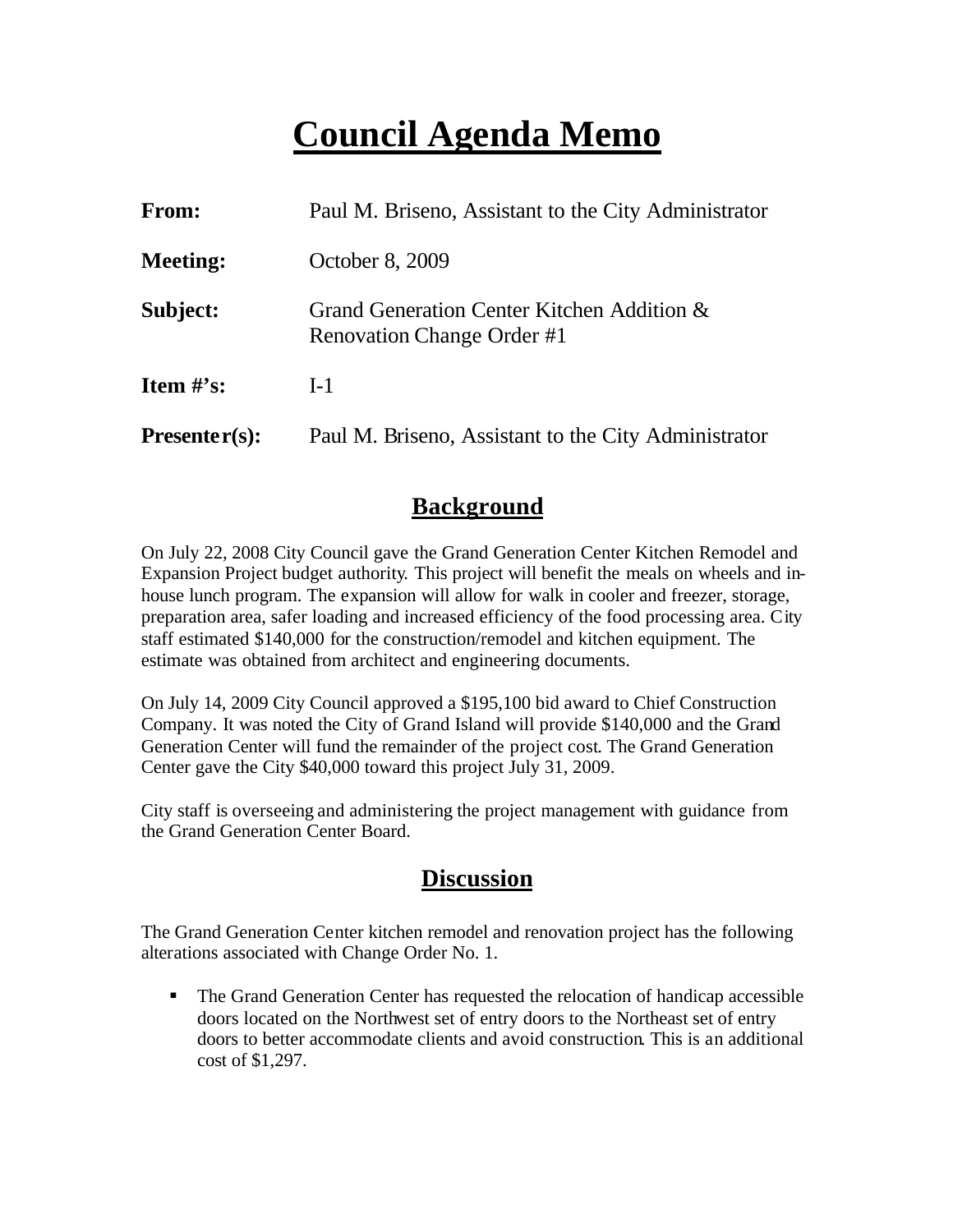- $\blacksquare$  The existing gas line is shown on the plans as being located outside the building addition. The gas lines true location is on the interior of the new addition. The scope of the work is to relocate the existing gas line to the exterior of the new addition. Price includes materials, equipment, and labor to perform the scope of work at \$847.00.
- $\blacksquare$  The proposed (2) roof drains on the new addition are shown as 4" drain piping. These (2) 4"drain lines combine to a 4" pipe that runs to the exterior storm water drain. The line after the combining of the (2) 4" lines is recommended to be changed to a 6" line in order to improve the performance of the drain system. Price includes the additional material cost from 4" to 6" materials at \$85.00

Change Order No. 1 total is \$2,229. This request is outside the awarded contract of \$195,100. Staff seeks City council approval as the contract for the remodel and expansion is through the City.

## **Alternatives**

It appears that the Council has the following alternatives concerning the issue at hand. The Council may:

- 1. Move to approve
- 2. Refer the issue to a Committee
- 3. Postpone the issue to future date
- 4. Take no action on the issue

## **Recommendation**

City Administration recommends Council approve Grand Generation Center Kitchen Addition & Renovation Change Order #1.

## **Sample Motion**

Move to approve the Grand Generation Center Kitchen Renovation and Remodel Change Order #1.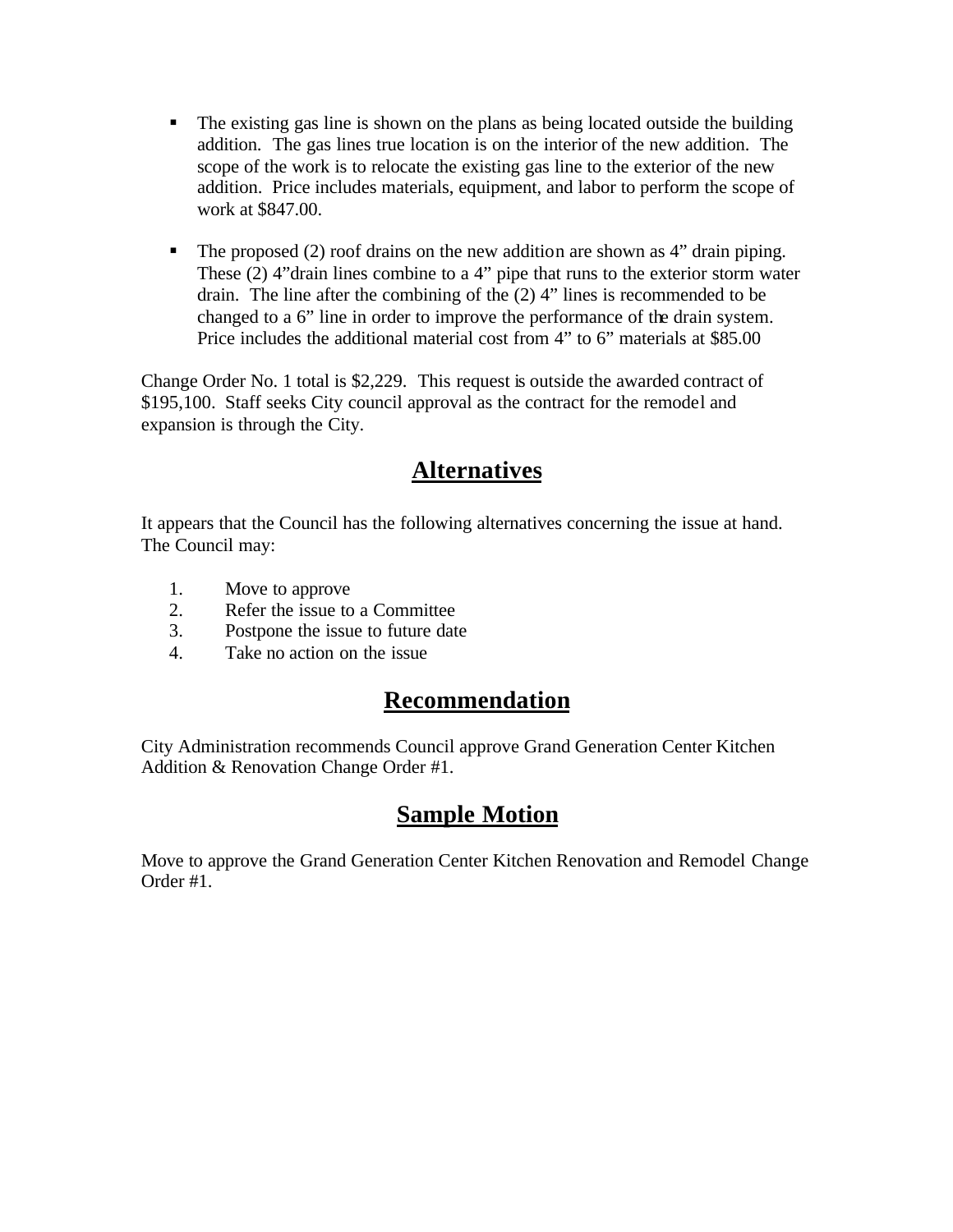# **100 East 1st Street**

#### **City of Grand Island CHANGE ORDER NUMBER 1**

**Grand Island, Nebraska 68801 Date of Issuance:** October 13, 2009

**PROJECT**: Grand Generation Center Addition and Renovation

**CONTRACTOR:** Chief Construction Company

#### **CONTRACT DATE:** July 14, 2009

The Grand Generation Center has requested the relocation of handicap accessible doors located on the Northwest set of entry doors to the Northeast set of entry doors to better accommodate clients and avoid construction. Chief Construction is recommending the relocation of an existing gas line and alteration to the drainage system.

The scope of work for Change Order Number 1 shall include the following:

- Relocation of the handicap door buttons to the Northeast doors and power to the operations. Total cost for this relocation is \$1,297.00.
- Relocation of existing gas line to the exterior of the new addition. Price includes materials, equipment, and labor to perform the scope of work at \$847.00.
- Altering the line after the combining of the  $(2)$  4" lines to recommended 6" line in order to improve the performance of the drain system. Price includes the additional material cost from 4" to 6" materials at \$85.00

Change Order No. 1 total is \$2,229. This request is outside the awarded contract of \$195,100. Staff seeks City Council approval as the contract for the remodel and expansion is through the City.

The changes result in the following adjustment to the Contract Amount:

It should be noted the City of Grand Island will provide \$140,000 for this construction project and the Grand Generation Center will fund the remainder of the project costs.

#### **Approval Recommended:**

 $By$ 

Paul Briseno, Assistant to the City Administrator

Date \_\_\_

**The Above Change Order Accepted: Approved for the City of Grand Island:**

 Chief Construction Company \_\_\_\_\_ By\_\_\_\_\_\_\_\_\_\_\_\_\_\_\_\_\_\_\_\_\_\_\_\_\_\_\_\_\_\_\_\_\_\_\_\_ **Contractor** Margaret Hornady, Mayor

By Attest: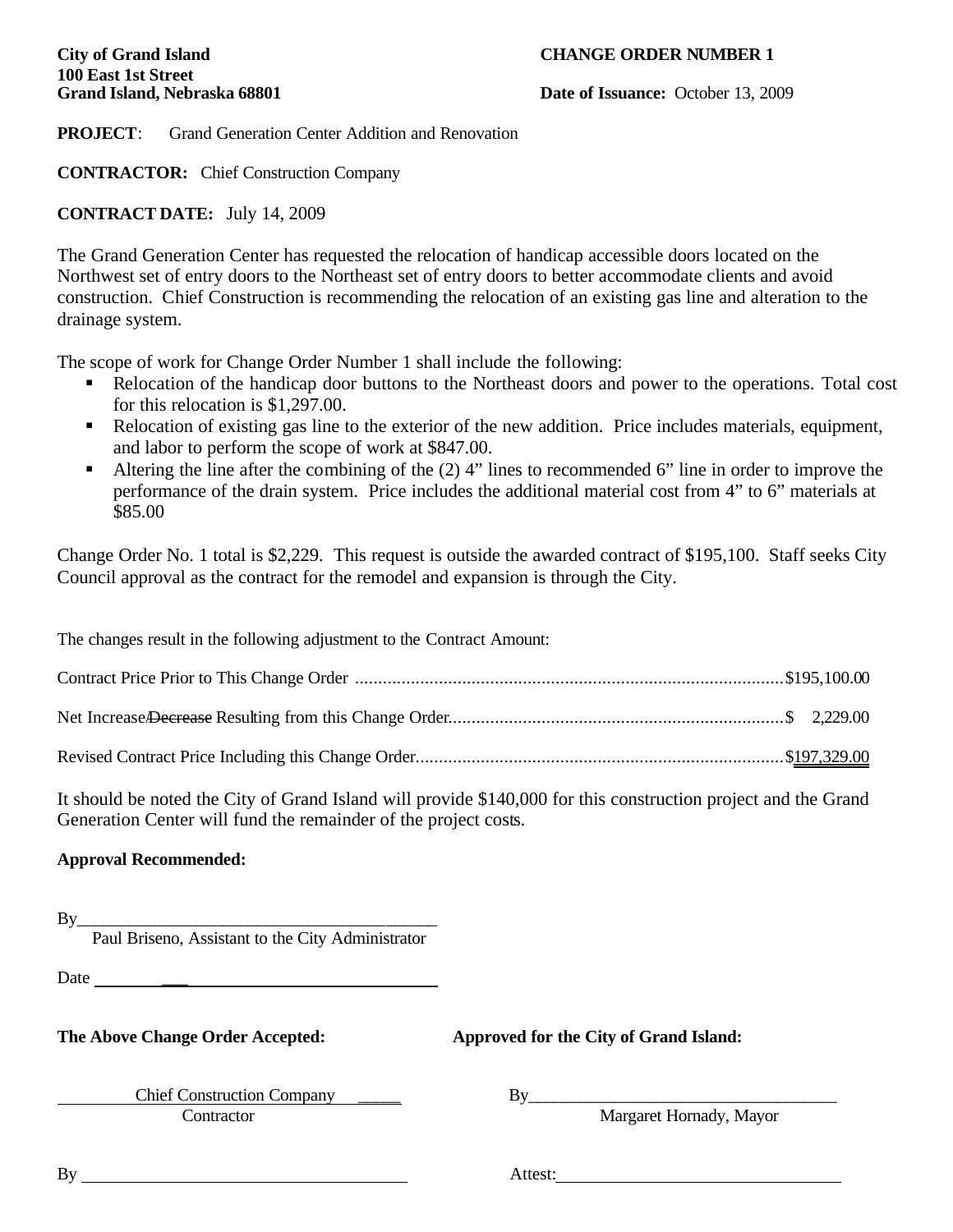RaNae Edwards, City Clerk

Date Date**\_\_**

**\_\_\_\_\_\_\_\_\_\_\_\_\_\_\_\_\_\_\_\_\_\_\_\_\_\_\_\_\_\_\_\_\_**